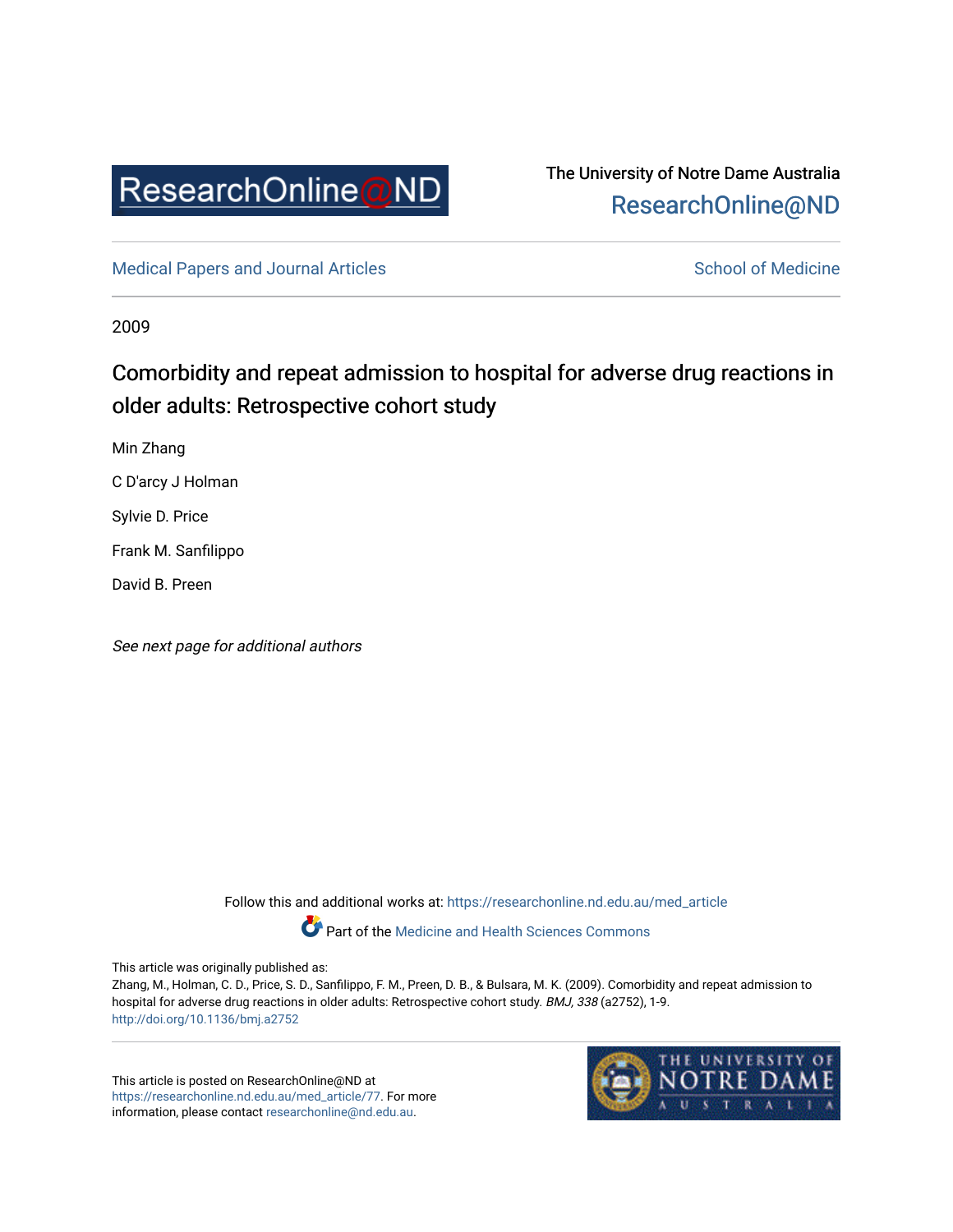## Authors

Min Zhang, C D'arcy J Holman, Sylvie D. Price, Frank M. Sanfilippo, David B. Preen, and Max K. Bulsara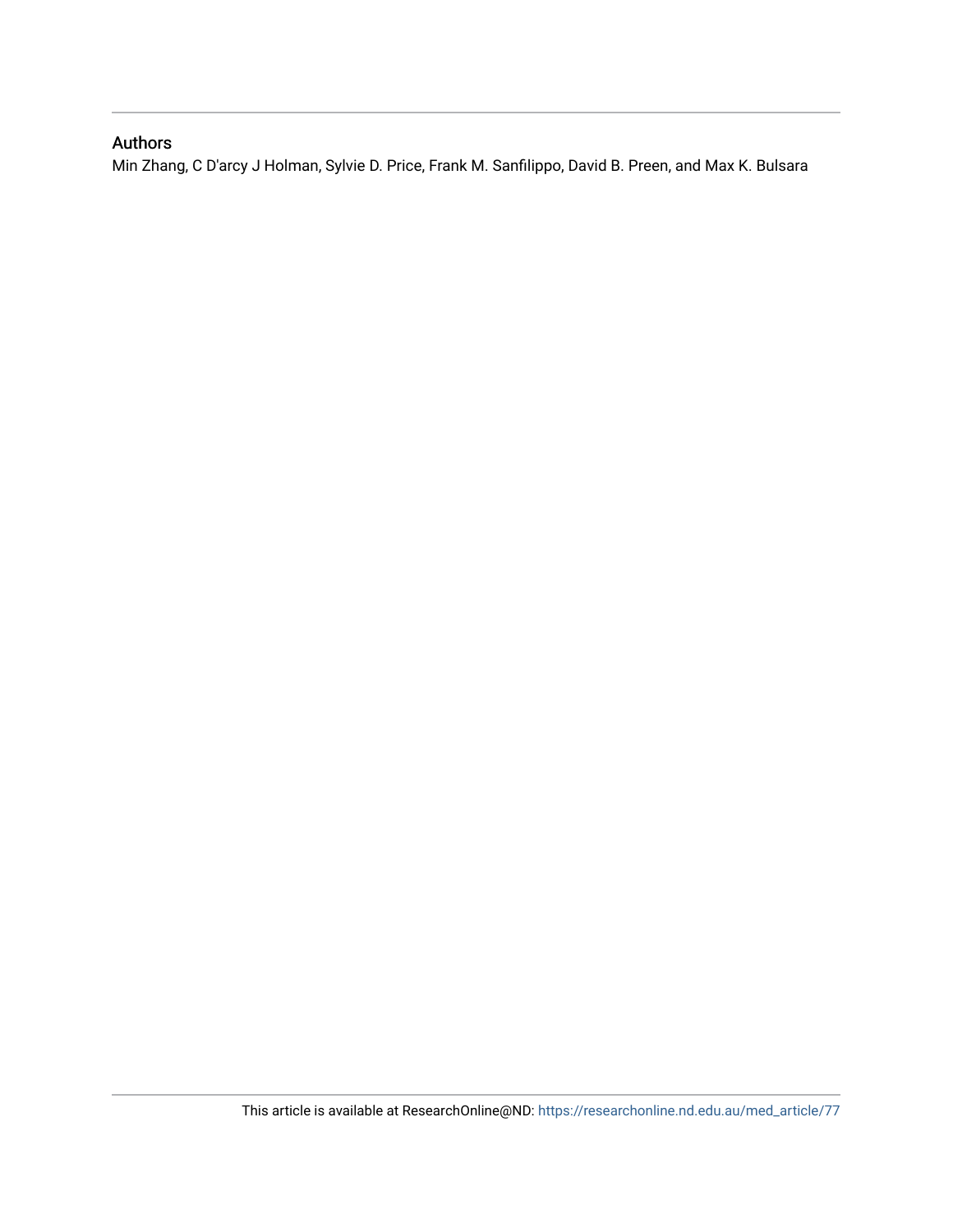# RESEARCH

# Comorbidity and repeat admission to hospital for adverse drug reactions in older adults: retrospective cohort study

Min Zhang, senior research fellow, C D'Arcy J Holman, professor of public health, Sylvie D Price, research associate, Frank M Sanfilippo, research fellow, David B Preen, senior research fellow, Max K Bulsara, associate professor of biostatistics

School of Population Health, University of Western Australia, ABSTRACT

Correspondence to: M Zhang min.zhang@uwa.edu.au

Cite this as: BMJ 2009;338:a2752 doi:10.1136/bmj.a2752

Objectives To identify factors that predict repeat admission to hospital for adverse drug reactions (ADRs) in older adults.

Design Population based retrospective cohort study. Setting All public and private hospitals in Western Australia.

Participants 28 548 patients aged ≥60 years with an admission for an ADR during 1980-2000 followed for three years using the Western Australian data linkage system. Results 5056 (17.7%) patients had a repeat admission for an ADR. Repeat ADRs were associated with sex (hazard ratio 1.08, 95% confidence interval 1.02 to 1.15, for men), first



Process of selecting patients for study from the Western Australia data linkage system

admission in 1995-9 (2.34, 2.00 to 2.73), length of hospital stay (1.11, 1.05 to 1.18, for stays ≥14 days), and Charlson comorbidity index (1.71, 1.46 to 1.99, for score ≥7); 60% of comorbidities were recorded and taken into account in analysis. In contrast, advancing age had no effect on repeat ADRs. Comorbid congestive cardiac failure (1.56, 1.43 to 1.71), peripheral vascular disease (1.27, 1.09 to 1.48), chronic pulmonary disease (1.61, 1.45 to 1.79), rheumatological disease (1.65, 1.41 to 1.92), mild liver disease (1.48, 1.05 to 2.07), moderate to severe liver disease (1.85, 1.18 to 2.92), moderate diabetes (1.18, 1.07 to 1.30), diabetes with chronic complications (1.91, 1.65 to 2.22), renal disease (1.93, 1.71 to 2.17), any malignancy including lymphoma and leukaemia (1.87, 1.68 to 2.09), and metastatic solid tumours (2.25, 1.92 to 2.64) were strong predictive factors. Comorbidities requiring continuing care predicted a reduced likelihood of repeat hospital admissions for ADRs (cerebrovascular disease 0.85, 0.73 to 0.98; dementia 0.62, 0.49 to 0.78; paraplegia 0.73, 0.59 to 0.89).

Conclusions Comorbidity, but not advancing age, predicts repeat admission for ADRs in older adults, especially those with comorbidities often managed in the community. Awareness of these predictors can help clinicians to identify which older adults are at greater risk of admission for ADRs and, therefore, who might benefit from closer monitoring.

### INTRODUCTION

Adverse drug reactions (ADRs) are a major public health problem in older populations.<sup>1-3</sup> In Western countries, ADRs cause 3-6% of all hospital admissions<sup>1-3</sup> and are responsible for about  $5\text{-}10\%$  of inpatient costs.4-6 We have previously reported that repeat ADRs resulting in either hospital admission or extended hospital stay increased at a greater rate than first time ADRs in older adults from 1980-2003. Furthermore, in Western Australia by 2003 over 30% of all ADRs were repeat ADRs.7

Despite concerns that ADRs represent an important medical problem in older people, the predictive factors are still poorly understood. Older patients are vulnerable to ADRs because of the multiple drugs that they receive to manage chronic diseases and also because of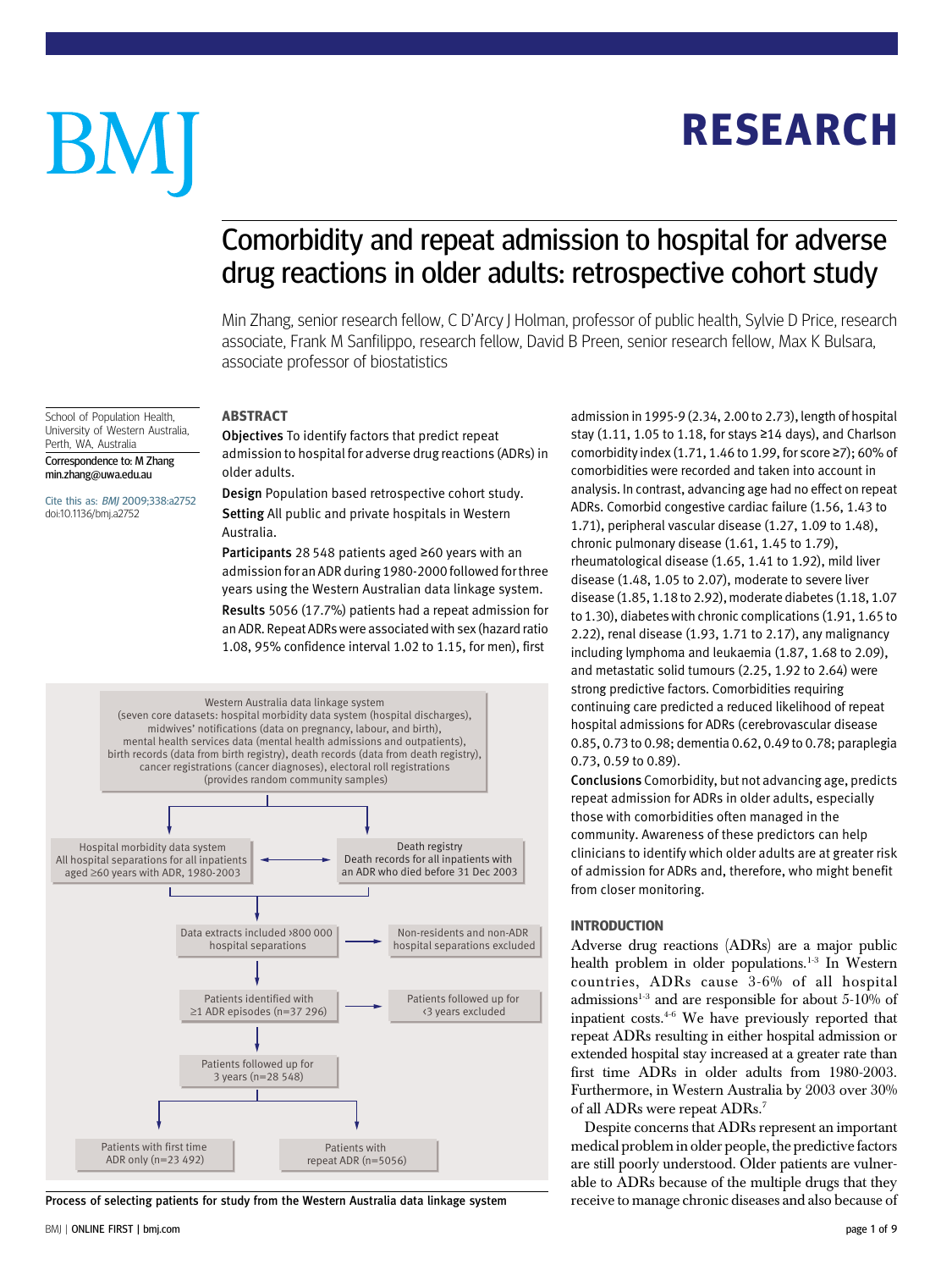#### changes in pharmacokinetics and

pharmacodynamics.<sup>89</sup> Risk factors reported to be independently associated with ADRs have included advancing age, sex, comorbidity, multiple drug regimens, inappropriate use of medication, alcohol intake, poor cognitive function, and depression. $410-15$  There is currently no consensus on which factors have the greatest impact.

We conducted a retrospective cohort study based on a state-wide population of patients to investigate whether or not comorbid conditions, age and other demographic factors, and drug category are associated with a repeat admission for ADRs in people aged  $\geq 60$ .

#### **METHODS**

#### Study setting and population

We used administrative data from all public and private hospitals in Western Australia, a state with a

Table 1 <sup>|</sup> Drug categories (from ICD external cause codes) responsible for admission for first time adverse drug reaction (ADR) in patients aged ≥60, Western Australia, 1980-2000

| Drug category (as defined in ICD-10-AM)                | ICD-9/ICD-9-CM | ICD-10-AM | No (%) of patients |
|--------------------------------------------------------|----------------|-----------|--------------------|
| Systemic antibiotics*                                  | E930           | Y40       | 2672 (9.4)         |
| Other systemic anti-infectives/<br>antiparasitics      | E931           | Y41       | 430(1.5)           |
| Hormones (including synthetics and<br>antagonists)     | E932           | Y42       | 2174 (7.6)         |
| Primarily systemic agents                              | E933           | Y43       | 2122(7.4)          |
| Agents primarily affecting blood<br>constituents       | E934           | Y44       | 2432 (8.5)         |
| Analgesics/antipyretics/anti-<br>inflammatory drugs    | E935           | Y45       | 4694 (16.4)        |
| Antiepileptics/antiparkinsonian drugs                  | E936           | Y46       | 1121 (3.9)         |
| Sedatives, hypnotics, antianxiety drugs                | E937           | Y47       | 406(1.4)           |
| Anaesthetics and therapeutic gases                     | E938           | Y48       | 414(1.5)           |
| Psychotropic drugs†                                    | E939           | Y49       | 1534 (5.4)         |
| Central nervous system stimulants                      | E940           | Y50       | 18(0.1)            |
| Drugs primarily affecting autonomic<br>nervous system‡ | E941           | Y51       | 476(1.7)           |
| Agents primarily affecting cardiovascular<br>system    | E942           | Y52       | 5576 (19.5)        |
| Agents primarily affecting gastrointestinal<br>system  | E943           | Y53       | 252(0.9)           |
| Agents affecting water balance/minerals/<br>uric acid§ | E944           | Y54       | 2024(7.1)          |
| Agents affecting muscles/respiratory<br>system         | E945           | Y55       | 563(2.0)           |
| Topical agents affecting skin, eyes, ENT,<br>dental    | E946           | Y56       | 577(2.0)           |
| Other and unspecified drugs and<br>medicines           | E947           | Y57       | 982 (3.4)          |
| <b>Bacterial vaccines</b>                              | E948           | Y58       | 16(0.1)            |
| Other and unspecified vaccines/<br>biologicals         | E949           | Y59       | 65(0.2)            |
| Total                                                  |                |           | 28 548 (100.0)     |

ADR=adverse drug reaction; ICD=International Classification of Diseases; ENT=ear, nose, throat. \*Excludes antineoplastic antibiotics (E930.7) from ICD-9/ICD-9-CM (were added to primarily systemic agents,

which include antineoplastics). †Excludes benzodiazepines (E939.4) from ICD-9/ICD-9-CM (were added to group sedatives, hypnotics,

antianxiety drugs, which includes benzodiazepines in ICD-10). ‡Excludes sympatholytics (E941.3) from ICD-9/ICD-9-CM (were added to agents primarily affecting

cardiovascular system, which include these in ICD-10).

§Excludes theophylline (E944.1) from ICD-9/ICD-9-CM (was added to agents affecting muscles/respiratory system, which includes antiasthmatics).

population of  $2.09$  million in  $2007<sup>16</sup>$  The study population consisted of all residents aged ≥60 with a hospital admission related to an ADR identified through the data linkage system. This system links state-wide administrative health data at the individual level using probabilistic matching of patients' names and other identifiers with clerical review of doubtful matches. It includes links between seven core datasets, of which the statutory death registry from 1969 and the hospital morbidity data system (HMDS) from 1970 form the main parts.17 We used extracts of linked hospital morbidity records and death records, with encryption to protect the identity of individual patients. The data were extracted in February 2005.

The hospital morbidity data system contained information on encrypted patient identification and episode number; age, sex, indigenous status, and postcode; date of admission and date of separation (that is, transfer, discharge, or inpatient death); international classification of diseases (ICD) codes for the main diagnosis and upto 19 additional diagnosesfor up to four external causes (E codes), and for the main procedure and up to 10 additional procedures; type of hospital attended (public, private, other), admission type (emergency or elective), and payment classification. We used ICD-9 for 1980-7,<sup>18</sup> ICD-9-CM for 1988-June 1999,19 and ICD-10-AM from July 1999 onwards. <sup>20</sup> Data from the death records included encrypted patient identification, age, sex, indigenous status, primary cause of death, date of death, and postcode. We extracted linked hospital and death records for all patients aged ≥60 with an admission for ADR in 1980-2003 in Western Australia. In an assessment of the technical performance of the linkage system in finding true matches between records, both the proportion of invalid links (false positives) and of missed links (false negatives) was estimated to be  $0.11\%$ . 17

#### Definition of ADR and identification of patients

We included all ADRs that resulted in hospital admission or that occurred while patients were in hospital and extended the length of hospital stay. An ADR event was defined as any hospital separation with an ICD E code indicating that either the admission or extended hospital stay was because of the adverse effects of drugs, medicines, and biological substances in therapeutic use: E930–E949 (ICD-9 and ICD-9-CM) or Y40–Y59 (ICD-10-AM). The codes included any adverse effect caused by correct use of drugs, medicines, or biological substances properly administered in therapeutic or prophylactic doses, excluding errors in the technique of administration of drugs, intentional and unintentional overdose, and abuse of a drug. Thus, our definition of ADRs was consistent with the more recent and clearer version: "An appreciably harmful or unpleasant reaction, resulting from an intervention related to the use of a medicinal product, which predicts hazard from future administration and warrants prevention or specific treatment, or alteration of the dosage regimen, or withdrawal of the product."<sup>21</sup>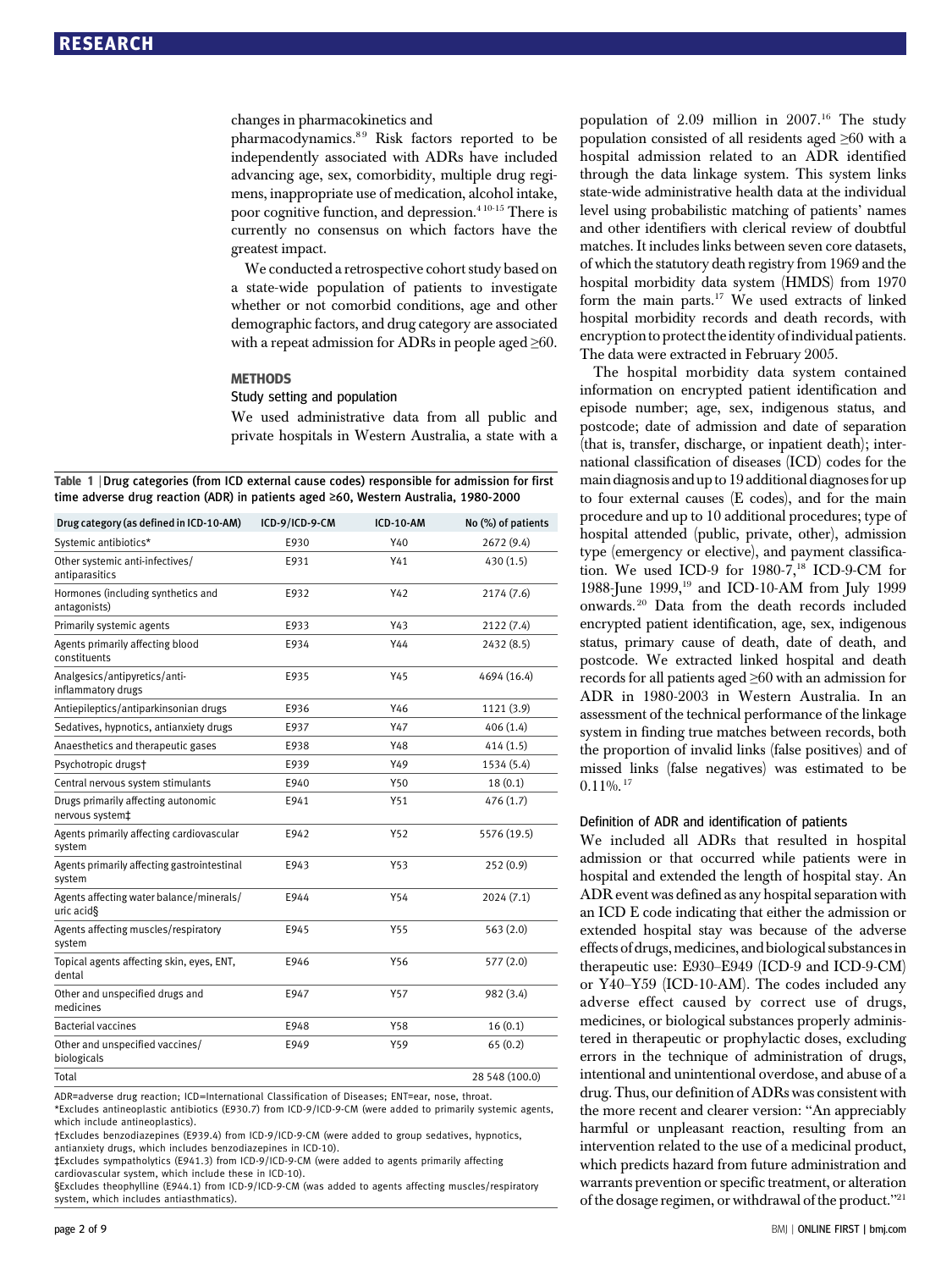An ADR hospital episode was defined as a period of continuous treatment for an ADR in one or more hospitals, as a person might have been transferred from one hospital to another before they were discharged. We checked all records for transfers between hospitals and, where they existed, combined the admissions into a single "episode" for analysis.

To ensure correct identification of first time ADRs, we initially examined all admissions of the patients

Table 2 <sup>|</sup> Top 30 drug groups (ICD E codes) most often implicated in admission for first time adverse drug reaction (ADR) in 28 548 patients aged ≥60, Western Australia, 1980-2000

| Drug groups (as defined in ICD-10-AM)                         | ICD-9/ICD-9-CM | ICD-10-AM | No (%) of<br>patients |
|---------------------------------------------------------------|----------------|-----------|-----------------------|
| Systemic antibiotics:                                         |                |           |                       |
| Penicillins                                                   | E930.0         | Y40.0     | 881 (3.1)             |
| Unspecified systemic antibiotics                              | E930.9         | Y40.9     | 569 (2.0)             |
| Other systemic antibiotics                                    | E930.8         | Y40.8     | 505(1.8)              |
| Cephalosporins and other $\beta$ lactams                      | E930.5         | Y40.1     | 353(1.2)              |
| Hormones (including synthetics and antagonists):              |                |           |                       |
| Glucocorticoids and synthetics                                | E932.0         | Y42.0     | 1328 (4.7)            |
| Insulins and oral antidiabetic drugs                          | E932.3         | Y42.3     | 416 (1.5)             |
| Primarily systemic agents:                                    |                |           |                       |
| Antineoplastic/immunosuppressive drugs                        | E933.1/E930.7  | Y43.1-4   | 1980 (6.9)            |
| Agents primarily affecting blood constituents:                |                |           |                       |
| Anticoagulants                                                | E934.2         | Y44.2     | 1964 (6.9)            |
| Thrombolytic drugs                                            | E934.4         | Y44.5     | 247 (0.9)             |
| Analgesics/antipyretics/anti-inflammatory drugs:              |                |           |                       |
| NSAIDs and antirheumatics                                     | E935.6         | Y45.2-4   | 2026 (7.1)            |
| Opioids and related analgesics                                | E935.2         | Y45.0     | 1388 (4.9)            |
| Salicylates                                                   | E935.3         | Y45.1     | 442 (1.5)             |
| 4-aminophenol derivatives (such as paracetamol)               | E935.4         | Y45.5     | 361(1.3)              |
| Antiepileptics and antiparkinsonian drugs:                    |                |           |                       |
| Hydantoin derivatives                                         | E936.1         | Y46.2     | 408(1.4)              |
| Antiparkinsonian drugs                                        | E936.4         | Y46.7     | 359(1.3)              |
| Other and unspecified antiepileptics                          | E936.3         | Y46.6     | 302(1.1)              |
| Psychotropic drugs:                                           |                |           |                       |
| Antidepressants                                               | E939.0         | Y49.0-2   | 596 (2.1)             |
| Phenothiazine antipsychotics/neuroleptics                     | E939.1         | Y49.3     | 365 (1.3)             |
| Agents primarily affecting cardiovascular system:             |                |           |                       |
| Cardiac stimulant glycosides/similar drugs                    | E942.1         | Y52.0     | 1702 (6.0)            |
| Other antihypertensive drugs                                  | E942.6         | Y52.5     | 1708 (6.0)            |
| Other antidysrhythmic drugs                                   | E942.0         | Y52.2     | 786 (2.8)             |
| Coronary vasodilators                                         | E942.4         | Y52.3     | 662(2.3)              |
| Peripheral vasodilators (ICD-9 sympatholytics)                | E941.3         | Y52.7     | 269(0.9)              |
| Agents affecting water balance, mineral/uric acid metabolism: |                |           |                       |
| Loop and other diuretics                                      | E944.4         | Y54.4-5   | 1257 (4.4)            |
| Benzothiadiazine derivatives                                  | E944.3         | Y54.3     | 322(1.1)              |
| Uric acid metabolism drugs (such as colchicine)               | E944.7         | Y54.8     | 242 (0.8)             |
| Agents affecting muscles/respiratory system:                  |                |           |                       |
| Antiasthmatics (including theophylline)                       | E944.1/E945.7  | Y55.6     | 472 (1.7)             |
| Topical agents affecting skin, eyes, ENT, dental:             |                |           |                       |
| Local anti-infectives/anti-inflammatory drugs                 | E946.0         | Y56.0     | 435 (1.5)             |
| Other and unspecified drugs and medicines:                    |                |           |                       |
| Unspecified drug or medicines                                 | E947.9         | Y57.9     | 555 (1.9)             |
| Other drugs or medicines                                      | E947.8         | Y57.8     | 354 (1.2)             |
| Total                                                         |                |           | 23 254 (81.5)         |

ADR=adverse drug reaction; ICD=International Classification of Diseases; NSAIDs=non-steroidal antiinflammatory drugs; ENT=ear, nose, throat.

dating back to 1970. We included 803 732 hospital separations and audited these records to ensure that each patient met the selection criteria. We excluded people who were not residents of Western Australia and those with hospital episodes unrelated to ADRs. There were 37 296 patients who lived and were treated in Western Australia and had at least one admission episode for an ADR. Each patient's first ADR record was identified, thereby distinguishing first time from repeat episodes. We included 28 548 patients with a first time ADR in 1980-2000 as a cohort and followed them up for three years. The figure shows the process of selecting patients for the study.

#### Follow-up and outcome measurements

The length of follow-up was the time in days from hospital separation for the first time ADR episode (time zero) to the date of a second separate admission for an ADR or, in the absence of a repeat event within three years, to the date of the third anniversary from time zero or date of death if within three years (censored).

We identified the drugs responsible for first time ADRs from the E codes on the hospital morbidity data system. In the 3.9% of all instances when multiple drugs were thought to be responsible for an ADR we included in the analysis only the drug clinically considered to be primarily responsible. Drugs were grouped into 20 broad categories as defined in ICD-10-AM, with closest possible equivalent specifications for ICD-9 and ICD-9-CM. Table 1 shows the distributions of admissions for first time ADRs according to these drug categories and details the modifications required in the drug categories caused by differences between ICD-9/ ICD-9-CM and ICD-10-AM. Table 2 gives more specific details of the top 30 drug groups most often implicated in first time ADRs at the four digit E code level (ICD-9/ICD-9-CM) and three digit Y code level (ICD-10-AM), which accounted for more than 81% of all episodes in the study.

Comorbidity was measured by using the Charlson comorbidity index $22$  conditions mentioned in the hospital record for the first time ADR, coded to an ICD-9, ICD-9-CM, or ICD-10-AM rubric that were different from the principal index diagnosis. Nineteen fields existed within the hospital morbidity data system for recording comorbid conditions. The performance of the linkage system in adjusting for comorbidty in longitudinal research designs has been previously demonstrated.23 24 We calculated the Charlson score by adding scores assigned to each specific diagnosis, which was generated using the Dartmouth-Manitoba algorithms for ICD coded administrative data.<sup>2526</sup> Table 3 shows Charlson comorbid conditions (with weights) present at the admission for first time ADR.

We assigned a socioeconomic disadvantage scorefor each patient by transforming residential postcode into numerical values of the index of relative socioeconomic disadvantage compiled from the 1986, 1991, 1996, and 2001 Australian censuses and applied to 1980-8, 1989-93, 1994-8, and 1999-2003, respectively.<sup>27</sup> The index was developed by the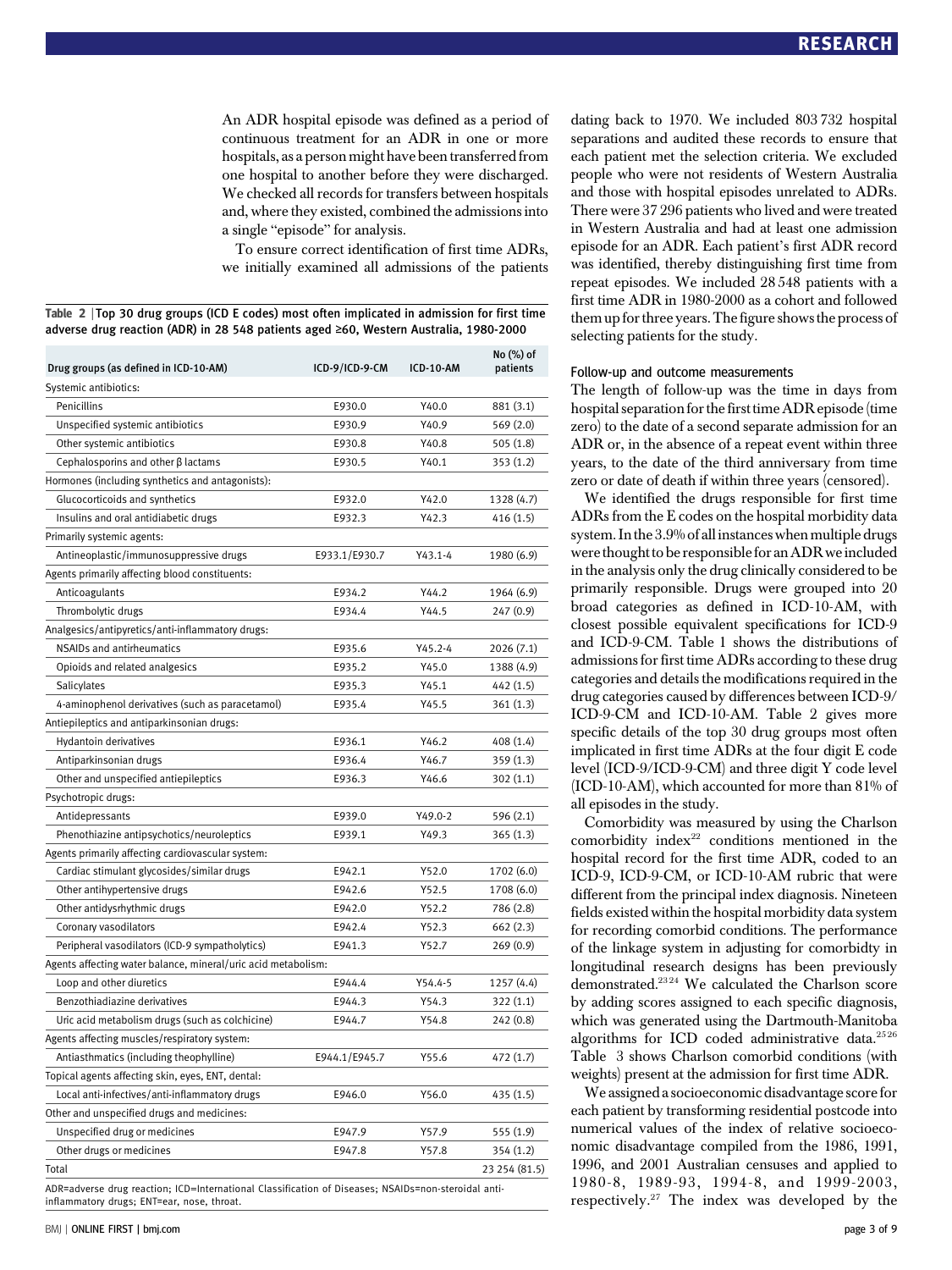Table 3 | Charlson comorbidity conditions (with weights) present at admission for first time adverse drug reaction (ADR) in 28 548 patients aged ≥60, Western Australia, 1980-2000

| <b>Charlson comorbid conditions</b>          | Weight         | No (%) of patients |
|----------------------------------------------|----------------|--------------------|
| Myocardial infarction                        | 1              | 1556 (5.5)         |
| Congestive cardiac failure                   | $\mathbf{1}$   | 4745 (16.6)        |
| Peripheral vascular disease                  | 1              | 1174 (4.1)         |
| Cerebrovascular disease                      | $\mathbf{1}$   | 1827 (6.4)         |
| Dementia                                     | 1              | 868 (3.0)          |
| Chronic pulmonary disease                    | $\mathbf{1}$   | 2034 (7.1)         |
| Rheumatological disease                      | 1              | 832 (2.9)          |
| Peptic ulcer disease                         | 1              | 2145(7.5)          |
| Mild liver disease                           | 1              | 199(0.7)           |
| Diabetes (mild to moderate)                  | 1              | 2807 (9.8)         |
| Diabetes with complications                  | $\overline{2}$ | 755(2.6)           |
| Hemiplegia or paraplegia                     | $\overline{2}$ | 864 (3.0)          |
| Renal disease                                | $\overline{2}$ | 1418 (5.0)         |
| Any malignancy, including lymphoma/leukaemia | $\overline{2}$ | 3349 (11.7)        |
| Moderate or severe liver disease             | 3              | 108(0.4)           |
| Metastatic solid tumour                      | 6              | 1518 (5.3)         |
| <b>AIDS</b>                                  | 6              | 5(0.0)             |

Australian Bureau of Statistics and consists of four variables that reflect or measure relative disadvantage, including low income, low educational attainment, high unemployment, and low skilled occupation; it has been used extensively in public health research.<sup>27</sup> The continuous values of the indexes were then partitioned into fifths.

#### Statistical analysis

Statistical analysis was performed with SPSS version 12.0.1 (SPSS, Chicago, IL). We used the independent samples *t* test for continuous variables and a  $\chi^2$  test for categorical variables to compare characteristics between patients with first time only and repeat ADR episodes. Variables associated with first time admissions for an ADR were used for univariate and multivariate analysis. Univariate analysis was undertaken to screen for potentially important variablesto be used in the subsequent multivariate analysis. Multivariate Cox proportional hazards regression models were fitted by using all variables included as main effects terms, and we performed corresponding linear trend tests. When assessing each drug category, we fitted the Cox regression models using deviation coding, which compared the effect on repeat ADRs of each first time drug category with the average risk of all 20 drug categories. We obtained hazard ratios and associated 95% confidence intervals after adjusting for age, sex, indigenous status, residential locality, socioeconomic disadvantage, admission type, hospital type, length of hospital stay, calendar period of ADR, Charlson comorbidity index, and drug categories. Other studies have identified these variables as those influencing the risk of first time  $\mbox{ADRs},^{10\text{-}15}$  and they were significant predictors of repeat ADRs based on the preceding univariate analysis. To assess potential for survival bias, we separately analysed data from all patients andfrom a subsetthat excludedthose who died in the three year follow-up period.

#### RESULTS

Results using data from all patients were similar to those obtained when we excluded patients who died in the follow-up period. We have therefore reported only the results from analyses that included all patients. Within the first three years of follow-up, 5056 patients (17.7%) experienced a repeat admission for an ADR. Table 4 presents unadjusted and adjusted hazard ratios for repeat ADRs for selected characteristics in the participants. The adjusted hazard ratios for repeat ADRs were 1.08 (95% confidence interval 1.02 to 1.15) for men, 0.87 (0.80 to 0.93) for private hospital admissions, 1.11 (1.05 to 1.18) for length of hospital stay  $\geq$  14 days, 2.34 (2.00 to 2.73) for admission in 1995-9 compared withthe earliesttime period, and 1.71(1.46 to 1.99) for a Charlson comorbidity index score  $\geq 7$ , with a significant linear trend across quantitative or ordinal quantitative variables. Residential location in the metropolitan area  $(1.10, 1.01)$  to  $(1.19)$  was marginally significant  $(P=0.03)$ . There was no significant effect on repeat ADRs for age, indigenous status, type of admission, and socioeconomic disadvantage.

Table 5 shows the effects of individual Charlson comorbid conditions on repeat ADRs. Compared with patients who had no recorded comorbidity, the analysis identified sizeable adjusted hazard ratios for congestive cardiac failure (1.56, 1.43 to 1.71), peripheral vascular disease (1.27, 1.09 to 1.48), chronic pulmonary disease (1.61, 1.45 to 1.79), rheumatological disease (1.65, 1.41 to 1.92), mild liver disease (1.48, 1.05 to 2.07), mild to moderate diabetes (1.18, 1.07 to 1.30), diabetes with chronic complications (1.91, 1.65 to 2.22), renal disease (1.93, 1.71 to 2.17), any malignancy including lymphoma and leukaemia (1.87, 1.68 to 2.09), moderate to severe liver disease (1.85, 1.18 to 2.92), and metastatic solid tumour (2.25, 1.92 to 2.64). Cerebrovascular disease (0.85, 0.73 to 0.98), dementia (0.62, 0.49 to 0.78), and hemiplegia or paraplegia (0.73, 0.59 to 0.89) were apparently preventive for repeat ADRs. There was no significant relation for myocardial infarction, peptic ulcer disease, or AIDS, although people with AIDS had only two repeat ADRs.

Table 6 shows the effect of each drug category (as defined in ICD-10-AM) responsible for first time ADRs. Three drug categories were associated with a greater than average risk of repeat ADRs, with adjusted hazard ratios of 1.51 (1.34 to 1.69) for hormones, 2.12 (1.89 to 2.38) for primarily systemic agents (including antineoplastics, immunosuppressives, and antineoplastic antibiotics), and 4.06 (2.00 to 8.26) for bacterial vaccines. The latter category, however, had low counts for first time and repeat ADRs.

#### **DISCUSSION**

#### Predictive factors for repeat ADR admission

In this population based cohort study of factors that predict repeat admission for ADRs in older adults we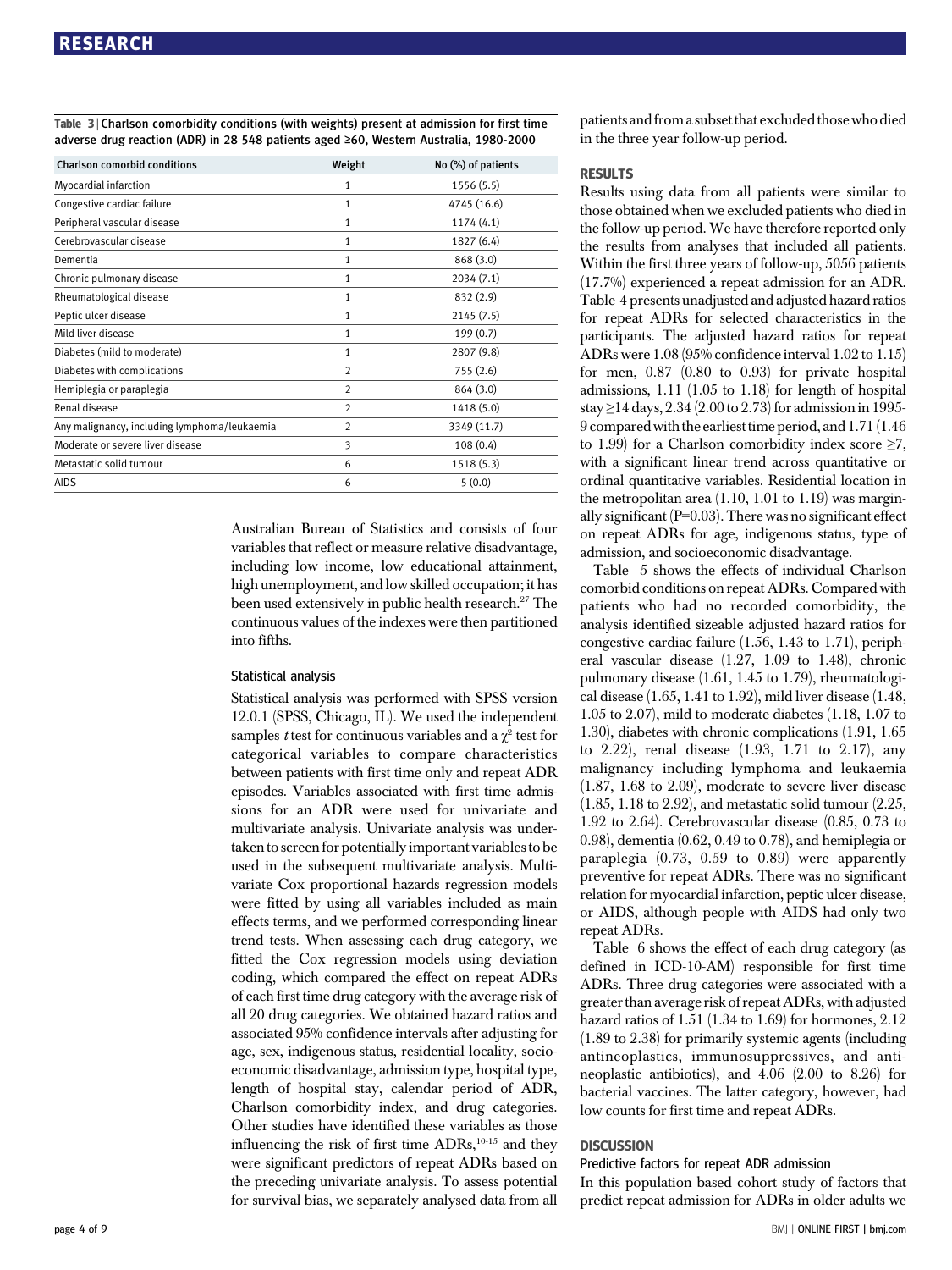Table 4 <sup>|</sup> Unadjusted and adjusted hazard ratios (with 95% confidence intervals) of repeat adverse drug reaction (ADRs) for selected characteristics in older adults

| <b>Characteristics at first</b>      | <b>First time ADR</b> | <b>Repeat ADR</b> | Unadjusted                |          | Adjusted                 |          |
|--------------------------------------|-----------------------|-------------------|---------------------------|----------|--------------------------|----------|
| admission for ADR                    | only (n=23 492)       | $(n=5056)$        | HR (95% CI)               | P value* | HR (95% CI) <sup>+</sup> | P value* |
| Age at admission (years):            |                       |                   |                           |          |                          |          |
| 60-64                                | 3226                  | 790               | 1.00‡                     |          | 1.00‡                    |          |
| 65-69                                | 3830                  | 870               | 0.96 (0.87 to 1.05)       |          | 0.97 (0.88 to 1.07)      |          |
| 70-74                                | 4697                  | 982               | 0.90 (0.82 to 0.99)       | 0.18     | 0.93 (0.84 to 1.02)      | 0.39     |
| 75-79                                | 4647                  | 1009              | 0.95 (0.86 to 1.04)       |          | 0.99 (0.91 to 1.10)      |          |
| $\geq 80$                            | 7092                  | 1405              | 0.92 (0.84 to 1.00)       |          | 0.96 (0.87 to 1.05)      |          |
| Sex:                                 |                       |                   |                           |          |                          |          |
| Female                               | 13 2 64               | 2810              | 1.00‡                     |          | 1.00‡                    |          |
| Male                                 | 10 2 28               | 2246              | 1.13 (1.07 to 1.19)       | 0.001    | 1.08 (1.02 to 1.15)      | 0.01     |
| Indigenous status:                   |                       |                   |                           |          |                          |          |
| Non-Aboriginal/TSI                   | 23 288                | 5006              | 1.00‡                     |          | 1.00‡                    | 0.85     |
| Aboriginal/TSI                       | 204                   | 50                | 1.15 (0.87 to 1.52)       | 0.34     | 1.03 (0.77 to 1.37)      |          |
| Residential locality:                |                       |                   |                           |          |                          |          |
| Regional/rural area                  | 3936                  | 847               | 1.00‡                     |          | 1.00‡                    | 0.03     |
| Metropolitan Perth                   | 19556                 | 4209              | 1.02 (0.95 to 1.10)       | 0.53     | 1.10 (1.01 to 1.19)      |          |
| Admission type:                      |                       |                   |                           |          |                          |          |
| Elective                             | 6469                  | 1405              | 1.00‡                     |          | 1.00‡                    |          |
| Emergency                            | 17007                 | 3648              | 1.01 (0.95 to 1.07)       | 0.75     | 1.05 (0.99 to 1.12)      | 0.13     |
| Type of hospital attended:           |                       |                   |                           |          |                          |          |
| Public                               | 19542                 | 4063              | 1.00‡                     |          | 1.00                     | (0.001)  |
| Private                              | 3275                  | 930               | 1.32 (1.23 to 1.42)       | (0.001)  | 0.87 (0.80 to 0.93)      |          |
| Other                                | 675                   | 63                | $0.41$ $(0.32$ to $0.53)$ |          | 0.80 (0.61 to 1.04)      |          |
| Length of hospital stay (days):      |                       |                   |                           |          |                          |          |
| $14$                                 | 15803                 | 3408              | 1.00‡                     |          | 1.00‡                    |          |
| $\geq$ 14                            | 7689                  | 1648              | 1.14 (1.08 to 1.21)       | (0.001)  | 1.11 (1.05 to 1.18)      | 0.001    |
| Socioeconomic disadvantage (fifths): |                       |                   |                           |          |                          |          |
| $1$ (most)                           | 4671                  | 982               | 1.00‡                     |          | 1.00‡                    |          |
| $\overline{2}$                       | 5495                  | 1055              | 0.92 (0.85 to 1.01)       |          | 0.90 (0.83 to 0.99)      |          |
| 3                                    | 3184                  | 710               | 1.05 (0.96 to 1.16)       | 0.001    | 0.99 (0.90 to 1.09)      | 0.15     |
| 4                                    | 3365                  | 733               | 1.04 (0.95 to 1.15)       |          | 0.95 (0.86 to 1.04)      |          |
| 5 (least)                            | 6752                  | 1575              | 1.11 (1.02 to 1.20)       |          | 0.94 (0.87 to 1.02)      |          |
| Calendar period of ADR:              |                       |                   |                           |          |                          |          |
| 1980-4                               | 2097                  | 183               | 1.00‡                     |          | 1.00‡                    |          |
| 1985-9                               | 3540                  | 459               | 1.48 (1.25 to 1.76)       |          | 1.44 (1.21 to 1.72)      | 0.001    |
| 1990-4                               | 5915                  | 780               | 1.53 (1.31 to 1.80)       | 0.001    | 1.52 (1.29 to 1.79)      |          |
| 1995-9                               | 9409                  | 1946              | 2.37 (2.03 to 2.75)       |          | 2.34 (2.00 to 2.73)      |          |
| Charlson comorbidity index score:    |                       |                   |                           |          |                          |          |
| 0                                    | 9511                  | 1719              | 1.00‡                     |          | 1.00‡                    |          |
| $1 - 2$                              | 10 2 20               | 2396              | 1.46 (1.38 to 1.56)       |          | 1.30 (1.22 to 1.38)      |          |
| $3 - 4$                              | 2262                  | 579               | 1.86 (1.69 to 2.04)       | 0.001    | 1.42 (1.29 to 1.57)      | 0.001    |
| $5 - 6$                              | 563                   | 151               | 2.82 (2.38 to 3.33)       |          | 2.04 (1.72 to 2.42)      |          |
| $\geq 7$                             | 936                   | 211               | 3.10 (2.68 to 3.58)       |          | 1.71 (1.46 to 1.99)      |          |

TSI=Torres Strait Islander.

\*Test for trend or standard P value across quantitative or ordinal quantitative variables.

†Estimates from Cox regression model included terms for age (continuous), sex (female, male), indigenous status (non-Aboriginal, Aboriginal), residence (regional/rural area, metropolitan), admission type (elective, emergency), type of hospital attended (public, private, other), length of stay (continuous), socioeconomic disadvantage (fifths), calendar period of ADR (continuous), Charlson comorbidity index score (continuous), and drug categories responsible for first time ADR. ‡Reference category.

found strong evidence that comorbidity from chronic disease rather than advancing age increases their rate of repeat ADRs. Comorbid congestive cardiac failure, diabetes, and peripheral vascular, chronic pulmonary, rheumatological, hepatic, renal, and malignant diseases were all strong predictors of readmissions for ADRs. Our results were consistent with those of earlier studies that a higher Charlson comorbidity index score,<sup>4</sup> renal insufficiency,<sup>28</sup> and diabetes<sup>29</sup> were all risk factors for first time ADRs. We also found that comorbid cerebrovascular disease, dementia, and hemiplegia or paraplegia were associated with a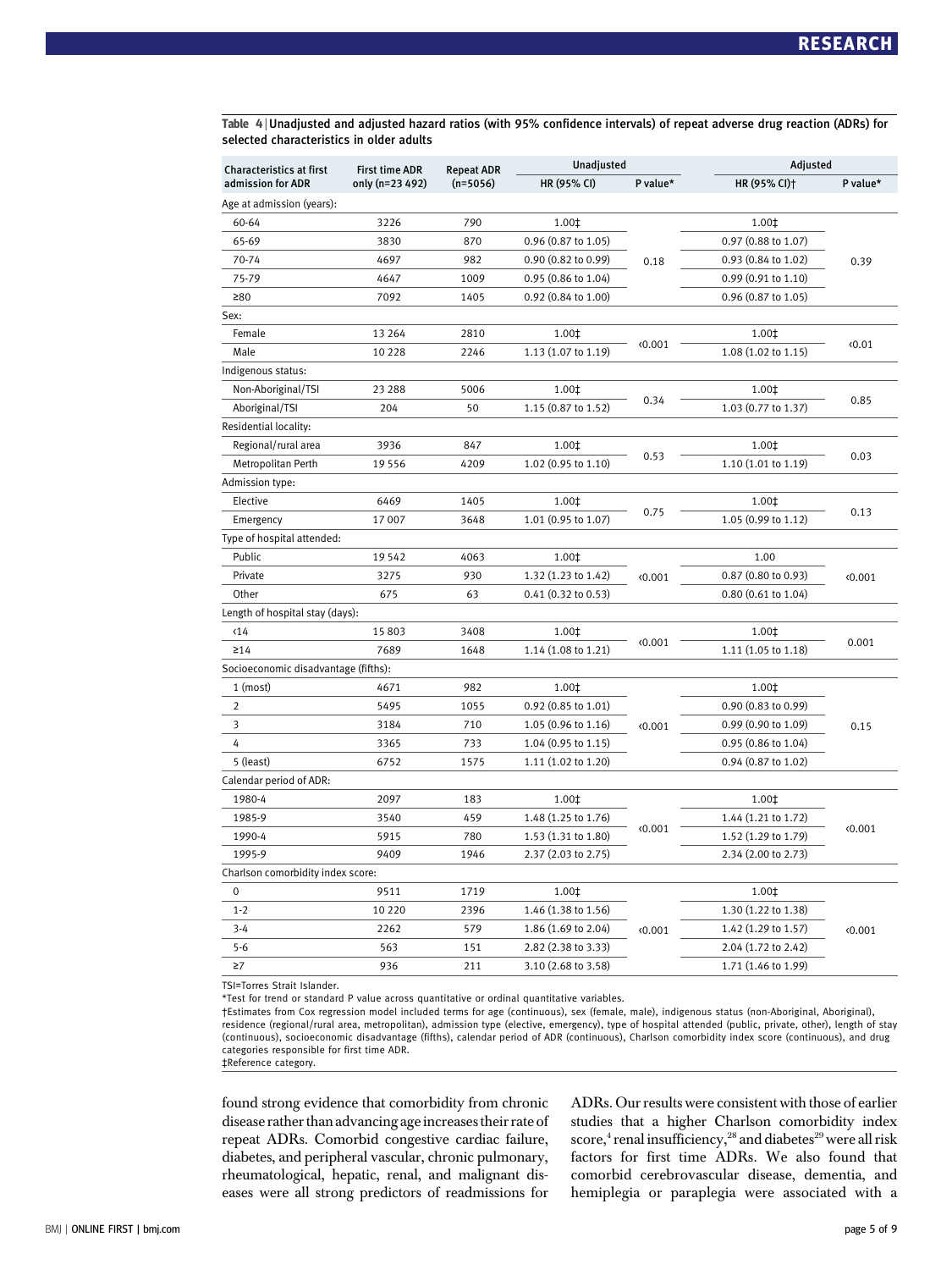reduced risk of repeat admission for ADRs. First admission for an ADR with a longer hospital stay, admissions in the most recent time period, and male sex also predicted repeat ADR admissions, with admission to private hospitals showing a reduced risk.

ADRs are acknowledged as a major health problem in older people.<sup>1-730</sup> A meta-analysis of 68 observational studies reported that the proportion of admissions related to ADRs in older people was four times higher than in younger people.<sup>31</sup> We found, however, that advancing age was not independently predictive of repeat admissions related to ADRs in people ≥60. This is consistent with results from previous studies that have examined the independent effects of age on first time ADRs.<sup>1113</sup> Other reported risk factors for first time ADRs include sex, multiple drug regimens, inappropriate use of drugs, alcohol intake, cognitive function, and depression.<sup>4 10-15</sup> To our knowledge, however, the same risk factors for repeat ADRs have not been previously investigated.

| Table 5 Adjusted hazard ratios (HR) with 95% confidence intervals for repeat adverse drug        |  |
|--------------------------------------------------------------------------------------------------|--|
| reactions (ADRs) for Charlson comorbidity at first admission to hospital for ADR in older adults |  |

| <b>Comorbid conditions</b>                         | No (%) with first<br>time ADR only | No (%) with<br>repeat ADR | <b>Adjusted HR</b><br>(95% CI)* | P valuet |
|----------------------------------------------------|------------------------------------|---------------------------|---------------------------------|----------|
| Congestive cardiac failure                         | 3858 (16.4)                        | 889 (17.6)                | 1.56 (1.43 to<br>1.71)          | 0.001    |
| Peripheral vascular disease                        | 978 (4.2)                          | 196 (3.9)                 | 1.27 (1.09 to<br>1.48)          | 0.01     |
| Chronic pulmonary disease                          | 1537 (6.5)                         | 497 (9.8)                 | 1.61 (1.45 to<br>1.79)          | 0.001    |
| Rheumatological disease                            | 622(2.6)                           | 210(4.2)                  | 1.65 (1.41 to<br>1.92)          | 0.001    |
| Mild liver disease                                 | 164(0.7)                           | 35(0.7)                   | 1.48 (1.05 to<br>2.07)          | 0.03     |
| Diabetes (mild to moderate)                        | 2276 (9.7)                         | 531 (10.5)                | 1.18 (1.07 to<br>1.30)          | 0.01     |
| Diabetes with chronic complications                | 507(2.2)                           | 248 (4.9)                 | 1.91 (1.65 to<br>2.22)          | 0.001    |
| Renal disease                                      | 1045 (4.4)                         | 373 (7.4)                 | 1.93 (1.71 to<br>2.17)          | (0.001)  |
| Any malignancy including lymphoma<br>and leukaemia | 2538 (10.8)                        | 811 (16.0)                | 1.87 (1.68 to<br>2.09           | 0.001    |
| Moderate or severe liver disease                   | 89 (0.4)                           | 19(0.4)                   | 1.85 (1.18 to<br>2.92)          | 0.01     |
| Metastatic solid tumour                            | 1245(5.3)                          | 273(5.4)                  | 2.25 (1.92 to<br>2.64)          | 0.001    |
| Cerebrovascular disease                            | 1601(6.8)                          | 226(4.5)                  | 0.85 (0.73 to<br>0.98           | 0.02     |
| Dementia                                           | 791 (3.4)                          | 77(1.5)                   | 0.62 (0.49 to<br>0.78)          | 0.001    |
| Hemiplegia or paraplegia                           | 762 (3.2)                          | 102(2.0)                  | 0.73 (0.59 to<br>(0.89)         | 0.01     |
| Myocardial infarction                              | 1332 (5.7)                         | 224(4.4)                  | 0.98 (0.84 to<br>1.13)          | 0.73     |
| Peptic ulcer disease                               | 1847 (7.9)                         | 298(5.9)                  | 1.09 (0.95 to<br>1.25)          | 0.24     |
| <b>AIDS</b>                                        | 3(0.1)                             | 2(0.1)                    | 1.65 (0.41 to<br>6.71)          | 0.48     |

\*Estimates from Cox regression models included terms for age (continuous), sex (female, male), indigenous status (non-Aboriginal, Aboriginal), residence (regional/rural area, metropolitan), admission type (elective, emergency), type of hospital attended (public, private, other), length of stay (continuous), socioeconomic disadvantage (fifths), calendar period of ADR (continuous), and drug categories responsible for first-time ADR. †For hazard ratio (HR), using patients with absent comorbidity as reference category.

#### Strengths and limitations

There are several potential explanations for the observed importance of comorbidity. Comorbidity might increase vulnerability to ADRs by impairing body systems—for example, cardiovascular, pulmonary, renal, and hepatic insufficiency can cause changes in pharmacokinetics and pharmacodynamics.<sup>28</sup> There might be increased opportunity for drug interactions because of polypharmacy for multiple morbidities. Finally, Berkson's bias—that is, ADRs are more likely to be identified and diagnosed because of comorbid conditions increasing a person's contact with the health system.32 A reduced risk of repeat ADRs associated with admission to private hospital might be explained by private patients having generally better health or being socioeconomically advantaged and having stronger social supports. This latter theory, however, is inconsistent with the direct measure of least socioeconomic disadvantage used in this study, which had no effect (hazard ratio 0.94, 0.87 to 1.02).

An important limitation of the study was the absence of data in the hospital morbidity data system on specific drug doses and multiple drug regimens. Nevertheless, we did have information on the drug category primarily responsible for ADRs.We assessed the effect of each drug category by comparing it with the average risk of a repeat ADR from the 20 drug categories responsible for first time ADRs. Hormones, primarily systemic agents, and bacterial vaccines were associated with higher than average risks of repeat ADR, although the numbers in the bacterial vaccines group was small. The higher risk of repeat ADRs from hormones and primarily systemic agents (which include antineoplastic drugs) was expected as severe side effects of these drugs are well known. We examined the diagnoses in patients who had first time ADRs caused by bacterial vaccines and found that nearly 38% of these patients had malignant diseases treated with bacillus Calmette-Guerin (BCG) vaccine or other vaccine based immunotherapy. Hence, the increased effect on repeat ADRs observed in the category of bacterial vaccines was probably caused by the concomitant use of antineoplastic agents (part of "primarily systemic agents"). The age standardised rates of all cancers for males and females in 2005 were 356.1 and 260.9 per 100 000 person years, based on a publication from the Western Australia cancer registry.<sup>33</sup> Hence, men have a higher incidence of cancer than women in Western Australia, which might explain the observed higher risk of repeat ADRs in men.

The risk of adverse drug effects might increase with increasing drug dose. Although we did not have specific data on drug dose for individuals in our population dataset, we investigated the extent to which doses were prescribed within the normal limits set by the manufacturers as documented in the Monthly Index of Medical Specialities (MIMS-Australia), a database containing approved product information from manufacturers for medicines used in Australia.<sup>34</sup> We obtained data on pharmacy dispensing of drugs for discharge and outpatients for the year 2000 from the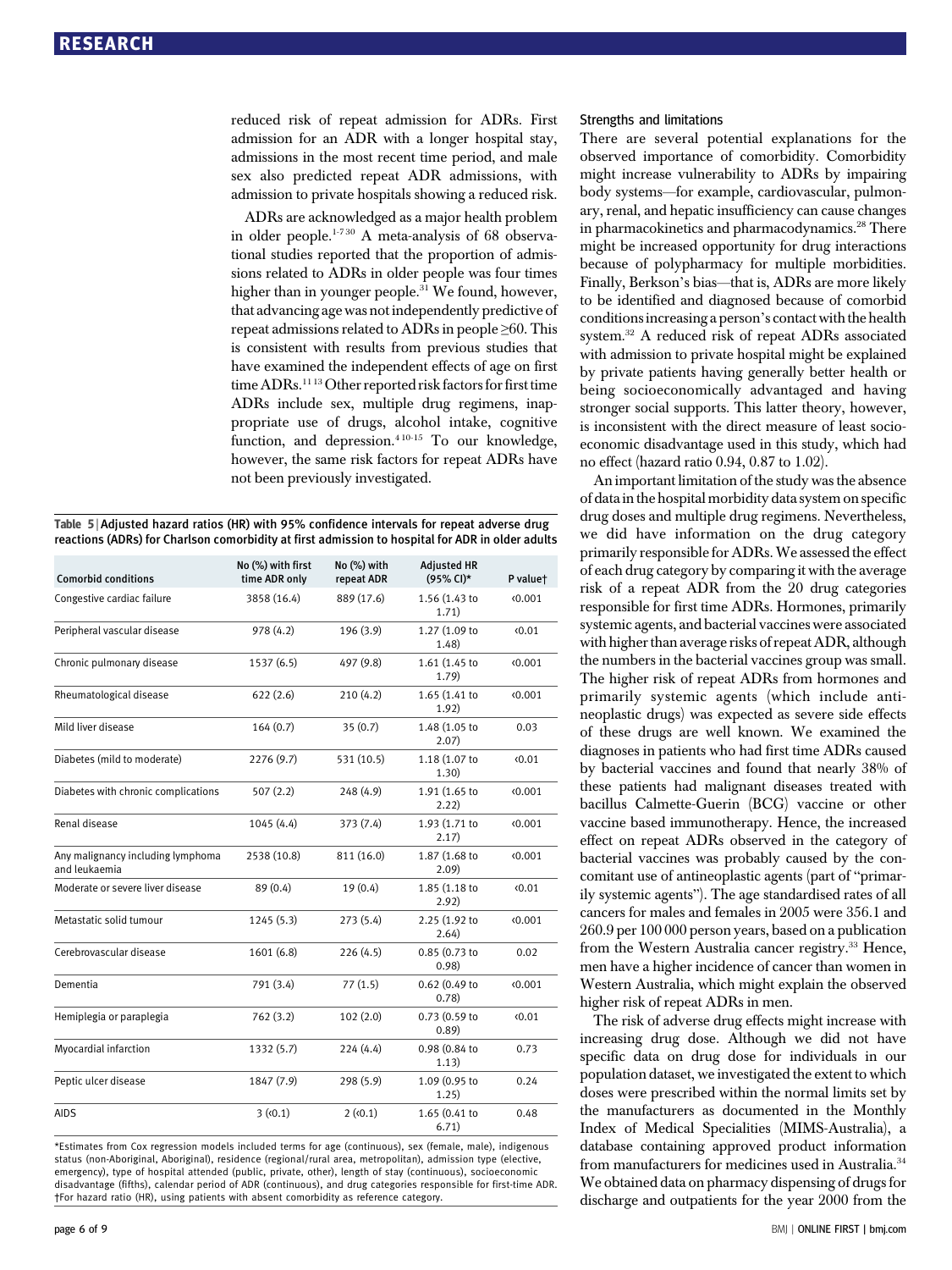Table 6 <sup>|</sup> Adjusted hazard ratios (with 95% confidence intervals) of repeat adverse drug reactions (ADRs) for primary drug category responsible for first time ADRs in older adults

|                                                                           | No (%) with<br>first time |                        |                                   |                      |
|---------------------------------------------------------------------------|---------------------------|------------------------|-----------------------------------|----------------------|
| Drug category*                                                            | ADR only                  | No (%) with repeat ADR | Adjusted HR (95% CI) <sup>+</sup> | P value <sup>+</sup> |
| E930/Y40 Systemic antibiotics§                                            | 2249 (9.6)                | 423 (8.4)              | $0.81$ (0.45 to 1.50)             | 0.53                 |
| E931/Y41 Other systemic anti-infectives/antiparasitics                    | 365(1.6)                  | 65(1.3)                | 1.02 (0.80 to 1.30)               | 0.89                 |
| E932/Y42 Hormones (including synthetic and antagonists)                   | 1649 (7.0)                | 525 (10.4)             | 1.51 (1.34 to 1.69)               | (0.001)              |
| E933/Y43 Primarily systemic agents                                        | 1456 (6.2)                | 666 (13.2)             | 2.12 (1.89 to 2.38)               | (0.001)              |
| E934/Y44 Agents primarily affecting blood constituents                    | 1980 (8.4)                | 452 (8.9)              | 0.93 (0.82 to 1.05)               | 0.23                 |
| E935/Y45 Analgesics/antipyretics/anti-inflammatory<br>drugs               | 4006 (17.1)               | 688 (13.6)             | 0.76 (0.68 to 0.84)               | (0.001)              |
| E936/Y46 Antiepileptics/antiparkinsonian drugs                            | 903(3.8)                  | 218(4.3)               | 1.13 (0.97 to 1.32)               | 0.12                 |
| E937/Y47 Sedatives, hypnotics, antianxiety drugs                          | 356(1.5)                  | 50(1.0)                | $0.74$ $(0.56$ to $0.97)$         | 0.03                 |
| E938/Y48 Anaesthetics, therapeutic gases                                  | 372(1.6)                  | 42(0.8)                | 0.52(0.39 to 0.71)                | (0.001)              |
| E939/Y49 Psychotropic drugs§                                              | 1266 (5.4)                | 268(5.3)               | $0.96(0.83 \text{ to } 1.11)$     | 0.56                 |
| E940/Y50 Central nervous system stimulants                                | 15(0.1)                   | 3(0.1)                 | $0.76$ $(0.26$ to $2.22)$         | 0.61                 |
| E941/Y51 Drugs primarily affecting autonomic nervous<br>system§           | 377(1.6)                  | 99 (2.0)               | $0.87$ (0.71 to 1.07)             | 0.18                 |
| E942/Y52 Agents primarily affecting cardiovascular system                 | 4702 (20.0)               | 874 (17.3)             | 0.93 (0.84 to 1.04)               | 0.21                 |
| E943/Y53 Agents primarily affecting gastrointestinal<br>system            | 220(0.9)                  | 32(0.6)                | 0.64 (0.46 to 0.90)               | 0.01                 |
| E944/Y54 Agents affecting water balance/minerals/uric<br>acid metabolism§ | 1703 (7.2)                | 321 (6.4)              | 0.99 (0.86 to 1.13)               | 0.96                 |
| E945/Y55 Agents affecting muscle/respiratory system                       | 490(2.1)                  | 73(1.4)                | 1.01 (0.80 to 1.27)               | 0.96                 |
| E946/Y56 Topical agents affecting skin, ENT, dental                       | 496 (2.1)                 | 81(1.6)                | 0.86 (0.69 to 1.07)               | 0.18                 |
| E947/Y57 Other and unspecified drugs and medicines                        | 824(3.5)                  | 158(3.1)               | 1.02 (0.86 to 1.21)               | 0.80                 |
| E948/Y58 Bacterial vaccines                                               | 9(6.1)                    | 7(0.1)                 | 4.06 (2.00 to 8.26)               | (0.001)              |
| E949/Y59 Other and unspecified vaccines/biologicals                       | 54(0.2)                   | 11(0.2)                | 0.96 (0.54 to 1.69)               | 0.88                 |

\*See table 1 for more explicit specifications of ICD-9/ICD-9-CM and ICD-10-CM code definitions.

†Estimates from Cox regression model included terms for age (continuous), sex (female, male), indigenous status (non-Aboriginal, Aboriginal), residence (regional/rural area, metropolitan), admission type (elective, emergency), type of hospital attended (public, private, other), length of stay (continuous), socioeconomic disadvantage (fifths), calendar period of ADR (continuous), and Charlson comorbidity index score (continuous). ‡P value for each drug category responsible for first time ADR compared with overall effect of drug categories.

§See table 1 for details of modification in drug category between coding systems.

pharmacy department of one of the teaching hospitals in Western Australia. Analysis of prescribed doses for these drugs showed that nearly all (99.6%) were within the range recommended by the manufacturer as recorded in MIMS Australia.<sup>34</sup>

The strengths of our study include the cohort design with population based and audited data of high quality, $1^7$  thus overcoming issues related to selection and recall biases as well as loss to follow-up. Loss to follow-up would have been small as interstate migration occurred in only 3.5% of residents in Western Australia during the 24 year study period.<sup>35</sup> The longitudinal linked data allowed us to identify repeat ADRs in the same patient regardless of changes in the treating hospital. The fact that death records were linked to 69% of participants was consistent with a high level of completeness of follow-up. An important limitation of the study was that the administrative hospital morbidity data system is known to code only 60% ofthe 17 Charlson comorbid conditions relativeto information obtained from chart review.<sup>23</sup> False positive diagnoses of comorbid conditions, however, are infrequent for most conditions (range  $0-1.5\%$ ).<sup>23</sup> Although underascertainment of comorbidity is an issue in this study, it seems implausible that the levels of underascertainment would differ substantially between patients with first time ADR only and those with repeat ADRs. Another limitation was that the study focused only on ADRs that either caused hospital admission or extended hospital stay, whereas most ADRs (90%) are fairly minor and occur in the community without admission to hospital.<sup>36</sup> ADRs resulting in admission, however, represent the most severe adverse side effects of medication use and lead to considerable morbidity and financial costs. They are thus arguably the most appropriate object of analysis.

As with other studies of this nature, reliability of ascertainment might vary because the presence and diagnosis of an ADR is subject to clinical judgment. The diagnosis of an ADR was made by senior hospital doctors (consultants and registrars) and junior doctors recorded them in text on a structured hospital separation abstract. This step in the process was subject to diagnostic error at a level that is usual in clinical practice. The second step in the process involved coding the text, including external causes or contributing factors, using the ICD-9, ICD-9-CM, or ICD-10- AM coding manuals (for different time periods). This was performed in each of the hospitals by qualified clinical coders who are trained in the use of the ICD codes and were able to obtain additional information from the medical notes as required. The accuracy of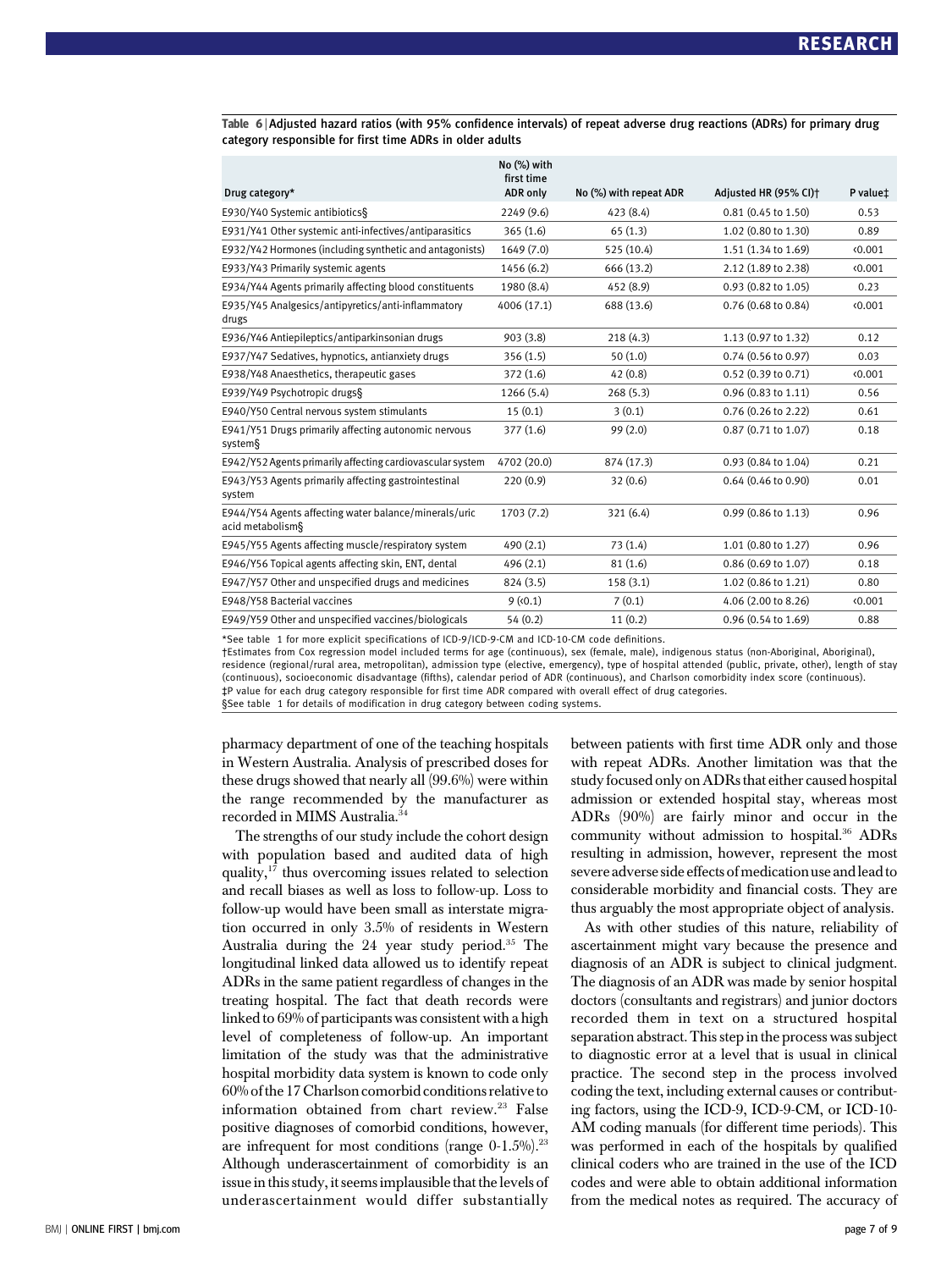#### WHAT IS ALREADY KNOWN ON THIS TOPIC

Adverse drug reactions (ADRs) are a major public health problem in older populations

Repeat ADRsleading to hospital admission have increased at a greater rate thanfirst time ADRs in older adults and by 2003 in Western Australia they had reached 30% of all ADRs

Little information is available on risk factors that predict repeat ADRs

#### WHAT THIS STUDY ADDS

Comorbid congestive cardiac failure, diabetes, peripheral vascular, chronic pulmonary, hepatic, renal, rheumatological, and malignant diseases predict readmission for ADRs

Comorbid cerebrovascular disease, dementia, and paraplegia seem to protect against repeat ADRs, possibly because such patients are under closer healthcare supervision

> clinical coding (including E codes) is routinely checked by coding supervisors as well as by random internal audits.

> We found that older adults who experienced an ADR during the most recent study period, 1995-9, had a 2.4-fold greater risk of recurrence than their counterparts in 1980-4. As the study was longitudinal, we need to consider the influence of factors that changed with time. The results are consistent with national drug consumption data that showed an increase in drug exposure in older Australians of 4.7% during 2000-1 alone.37 This increase greatly exceeded population growth, suggesting either a larger population at risk or a higher average level of drug exposure per patient. Our results, derived from population level data, suggest that there exists a strong temporal correlation between repeat ADRs in older adults and greater use of drugs in the community generally.<sup>3038</sup> While efforts to improve the coding of ADRs in hospital morbidity data systems during the observation period might have contributed to some ofthe observed rise in admissionsfor ADRs, an earlier validation study inWestern Australia, involving a review of hospital charts, found a real increase in hospital morbidity caused by ADRs from 1980 to 1991.39

#### **Conclusions**

This population based cohort study found that comorbidity and not advancing age predicted repeat admission for ADRs in patients aged over 60. Comorbid congestive cardiac failure, peripheral vascular, chronic pulmonary, rheumatological, hepatic, renal, and malignant diseases, and diabetes were the comorbid conditions most likely to predict readmission for ADRs from the therapeutic use of drugs. An apparent preventive effect was observed with comorbid cerebrovascular disease, dementia, and hemiplegia or paraplegia, possibly because such patients are under more consistent healthcare supervision. Careful and frequent monitoring of prescribed drugs in older adults with at risk comorbidities might prevent readmissions for ADRs. Evaluation of monitoring programmes delivered by local pharmacists, community nurses, and general practitioners might be the next step towards prevention.

We thank the Data Linkage Branch, WA Department of Health, in particular, Diana Rosman, manager, for her assistance.

Contributors: MZ and CDJH devised the idea of the study, designed the methods, and raised funding. MZ was responsible for implementing the study and carrying out all the analyses. CDJH supervised the whole study. The following authors assisted in developing and verifying the study components: SDP for the hospital morbidity dataset; FMS for drug categories, modifications to the drug categories between coding systems, and drug dosing investigation; and DBP for comorbidity and ADR hospital episodes. MKB provided statistical advice. MZ prepared the first draft of the manuscript and all authors contributed to each section of the final draft of the manuscript. MZ is guarantor.

Funding: MZ is supported by a postdoctoral fellowship from the National Health and Medical Research Council (Australia).

Competing interests: None declared.

Ethical approval: This work was approved by the human research ethics committee of the University of Western Australia.

Provenance and peer review: Not commissioned; externally peer reviewed.

- 1 Lazarou J, Pomeranz BH, Corey PN. Incidence of adverse drug reactions in hospitalized patients: a meta-analysis of prospective studies. JAMA 1998;279:1200-5.
- 2 Pirmohamed M, James S, Meakin S, Green C, Scott AK, Walley TJ, et al. Adverse drug reactions as cause of admission to hospital: prospective analysis of 18 820 patients. BMJ 2004;329:15-9.
- 3 Roughead EE. The nature and extent of drug-related hospitalisations in Australia. J Qual Clin Pract 1999;19:19-22.
- 4 Onder G, Pedone C, Landi F, Cesari M, Della Vedova C, Bernabei R, et al. Adverse drug reactions as cause of hospital admissions: results from the Italian Group of Pharmacoepidemiology in the Elderly (GIFA). J Am Geriatr Soc 2002;50:1962-8.
- 5 Suh DC, Woodall BS, Shin SK, Hermes-De Santis ER. Clinical and economic impact of adverse drug reactions in hospitalized patients. Ann Pharmacother 2000;34:1373-9.
- 6 Moore N, Lecointre D, Noblet C, Mabille M. Frequency and cost of serious adverse drug reactions in a department of general medicine. Br J Clin Pharmacol 1998;45:301-8.
- 7 Zhang M, Holman CDJ, Preen DB, Brameld KJ. Repeat adverse drug reactions causing hospitalization in older Australians: a populationbased longitudinal study 1980-2003. Br J Clin Pharmacol 2007;63:163-70.
- 8 Bates DW. Drugs and adverse drug reactions: how worried should we be? JAMA 1998;279:1216-7.
- 9 Gallagher LP. The potential for adverse drug reactions in elderly patients. Appl Nurs Res 2001;14:220-4.
- 10 Field TS, Gurwitz JH, Avorn J, McCormick D, Jain S, Eckler M, et al. Risk factors for adverse drug events among nursing home residents. Arch Intern Med 2001;161:1629-34.
- 11 Carbonin P, Pahor M, Bernabei R, Sgadari A. Is age an independent risk factor of adverse drug reactions in hospitalized medical patients? J Am Geriatr Soc 1991;39:1093-9.
- 12 Klarin I, Wimo A, Fastbom J. The association of inappropriate drug use with hospitalisation and mortality: a population-based study of the very old. JAMA 2005;293:2131-40.
- 13 Fialová D, Topinková E, Gambassi G, Finne-Soveri H, Jónsson PV, Carpenter I, et al. Potentially inappropriate medication use among elderly home care patients in Europe. JAMA 2005;293:1348-58.
- 14 Onder G, Landi F, Della Vedova C, Atkinson H, Pedone C, Cesari M, et al. Moderate alcohol consumption and adverse drug reactions among older adults. Pharmacoepidemiol Drug Saf 2002;11:385-92.
- 15 Onder G, Penninx BW, Landi F, Atkinson H, Cesari M, Bernabei R, et al. Depression and adverse drug reactions among hospitalized older adults. Arch Intern Med 2003;163:301-5.
- 16 Australian Bureau of Statistics. Australian demographic statistics, Mar 2007. Canberra: Australian Bureau of Statistics, 2007. (Report No. 3101.0.)
- 17 Holman CDJ, Bass J, Rouse IL, Hobbs MST. Population-based linkage of health records in Western Australia: development of a health services research linked database. Aust N Z J Public Health 1999;23:453-9.
- 18 World Health Organization. Manual of the international statistical classification of diseases, injuries and causes of death. 9th rev. Geneva: WHO, 1977.
- 19 National Coding Centre. Australian version of the international classification of diseases. 9th rev, clinical modification (ICD-9-CM), 2nd ed. Sydney: National Coding Centre, 1996.
- 20 National Centre for Classification in Health. The international statistical classification of diseases and related health problems. 10th rev, Australian modification. ICD-10-AM Australian Coding Standards. 2nd ed. Sydney: Faculty of Health Sciences, University of Sydney, 2000.